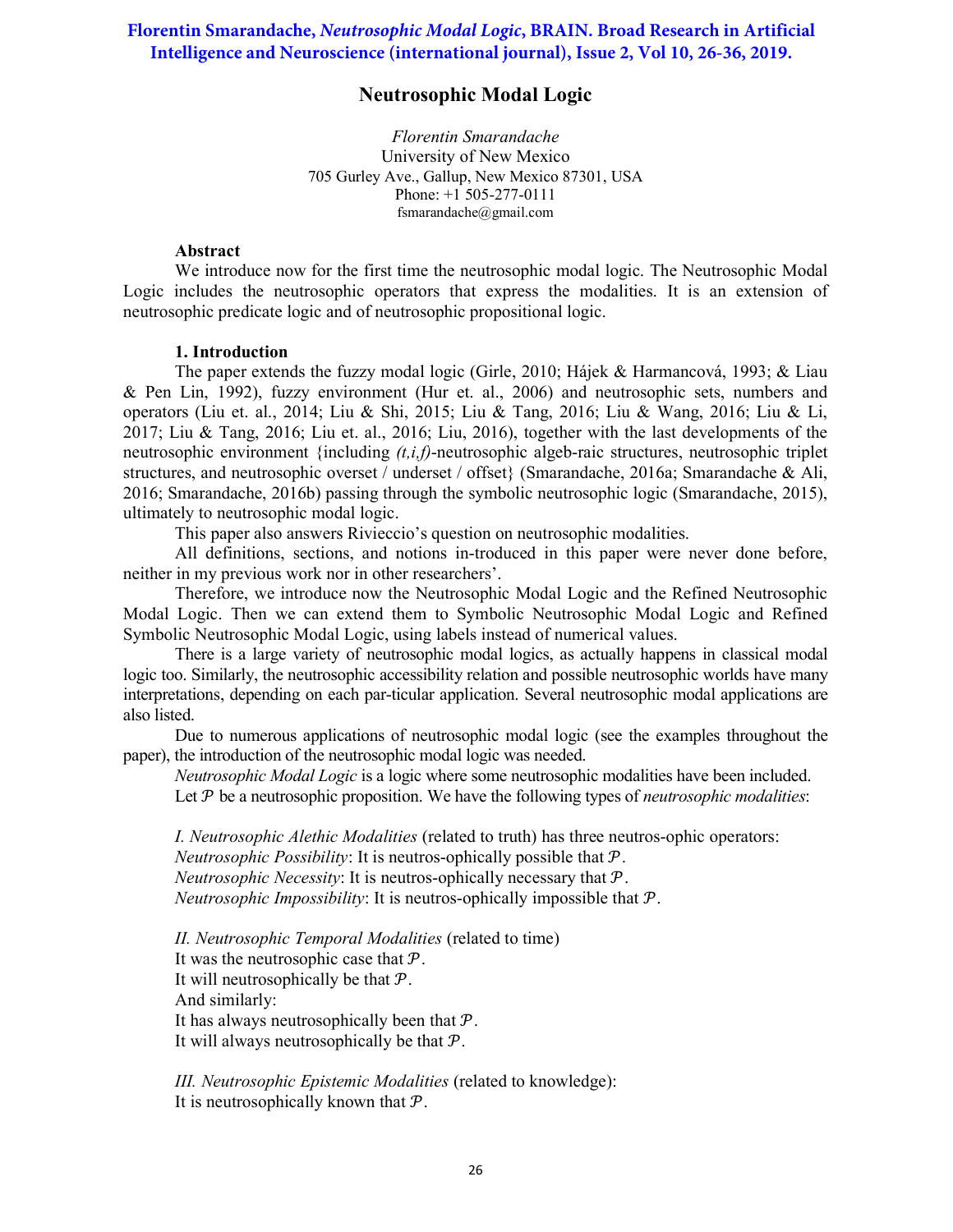IV. Neutrosophic Doxastic Modalities (related to belief): It is neutrosophically believed that  $P$ .

V. Neutrosophic Deontic Modalities: It is neutrosophically obligatory that  $P$ . It is neutrosophically permissible that  $P$ .

# 2. Neutrosophic Alethic Modal Operators

The modalities used in classical (alethic) modal logic can be neutrosophicated by inserting the indeterminacy.

We insert the *degrees of possibility* and *degrees of necessity*, as refinement of classical modal operators.

## 2.1. Neutrosophic Possibility Operator

The classical Possibility Modal Operator « $\Diamond P$ » meaning «It is possible that P» is extended to *Neutrosophic Possibility Operator*:  $\mathcal{O}_N \mathcal{P}$  meaning «It is (*t, i, f*)-possible that  $\mathcal{P}$  », using Neutrosophic Probability, where «(t, i, f)-possible» means  $t$  % possible (chance that  $P$  occurs),  $i$  % indeterminate (indeterminate-chance that  $\mathcal P$  occurs), and  $f$ % impossible (chance that  $\mathcal P$  does not occur).

If  $\mathcal{P}(t_p, i_p, f_p)$  is a neutrosophic proposition, with  $t_p, i_p, f_p$  subsets of [0, 1], then the neutrosophic truth-value of the neutrosophic possibility operator is:

$$
\delta_N \mathcal{P} = \Big(\sup(t_p), \inf(t_p), \inf(f_p)\Big),\tag{1}
$$

which means that if a proposition P is  $t_p$  true,  $i_p$  indeterminate, and  $f_p$  false, then the value of the neutrosophic possibility operator  $\delta_N \mathcal{P}$  is: sup $(t_p)$  possibility, inf $(i_p)$  indeterminatepossibility, and inf $(f_n)$  impossibility.

For example.

Let  $P = \alpha I$  will be snowing tomorrow».

According to the meteorological center, the neutrosophic truth-value of  $P$  is:

 $\mathcal{P}([0.5, 0.6], (0.2, 0.4), \{0.3, 0.5\}),$ 

i.e. [0.5, 0.6] true, (0.2, 0.4) indeterminate, and {0.3, 0.5} false.

Then the neutrosophic possibility operator is:

 $\mathcal{O}_N \mathcal{P} = (\text{sup}[0.5, 0.6], \text{inf}(0.2, 0.4), \text{inf}\{0.3, 0.5\}) = (0.6, 0.2, 0.3),$ 

i.e. 0.6 possible, 0.2 indeterminate-possibility, and 0.3 impossible.

## 2.2. Neutrosophic Necessity Operator

The classical Necessity Modal Operator « $\square P$ » meaning «It is necessary that  $P$ » is extended to Neutrosophic Necessity Operator:  $\Box_N \mathcal{P}$  meaning «It is (t, i, f)-necessary that  $\mathcal{P}$  », using again the Neutrosophic Probability, where similarly « $(t, i, f)$ -necessity» means  $t$  % necessary (surety that  $\mathcal P$ occurs), i % indeterminate (indeterminate-surety that  $\mathcal P$  occurs), and  $f$ % unnecessary (unsurely that  $P$  occurs).

If  $\mathcal{P}(t_p, i_p, f_p)$  is a neutrosophic proposition, with  $t_p, i_p, f_p$  subsets of [0, 1], then the neutrosophic truth value of the neutrosophic necessity operator is:

$$
\Box_N \mathcal{P} = (\inf(t_p), \sup(t_p), \sup(f_p)), \tag{2}
$$

which means that if a proposition  $P$  is  $t_p$  true,  $i_p$  indeterminate, and  $f_p$  false, then the value of the neutrosophic necessity operator  $\Box_N \mathcal{P}$  is: inf $(t_p)$  necessary, sup $(i_p)$  indeterminate-necessity, and sup $(f_p)$  unnecessary.

Taking the previous example:

 $P =$  «It will be snowing tomorrow», with  $P([0.5, 0.6], (0.2, 0.4), (0.3, 0.5))$ , then the neutrosophic necessity operator is: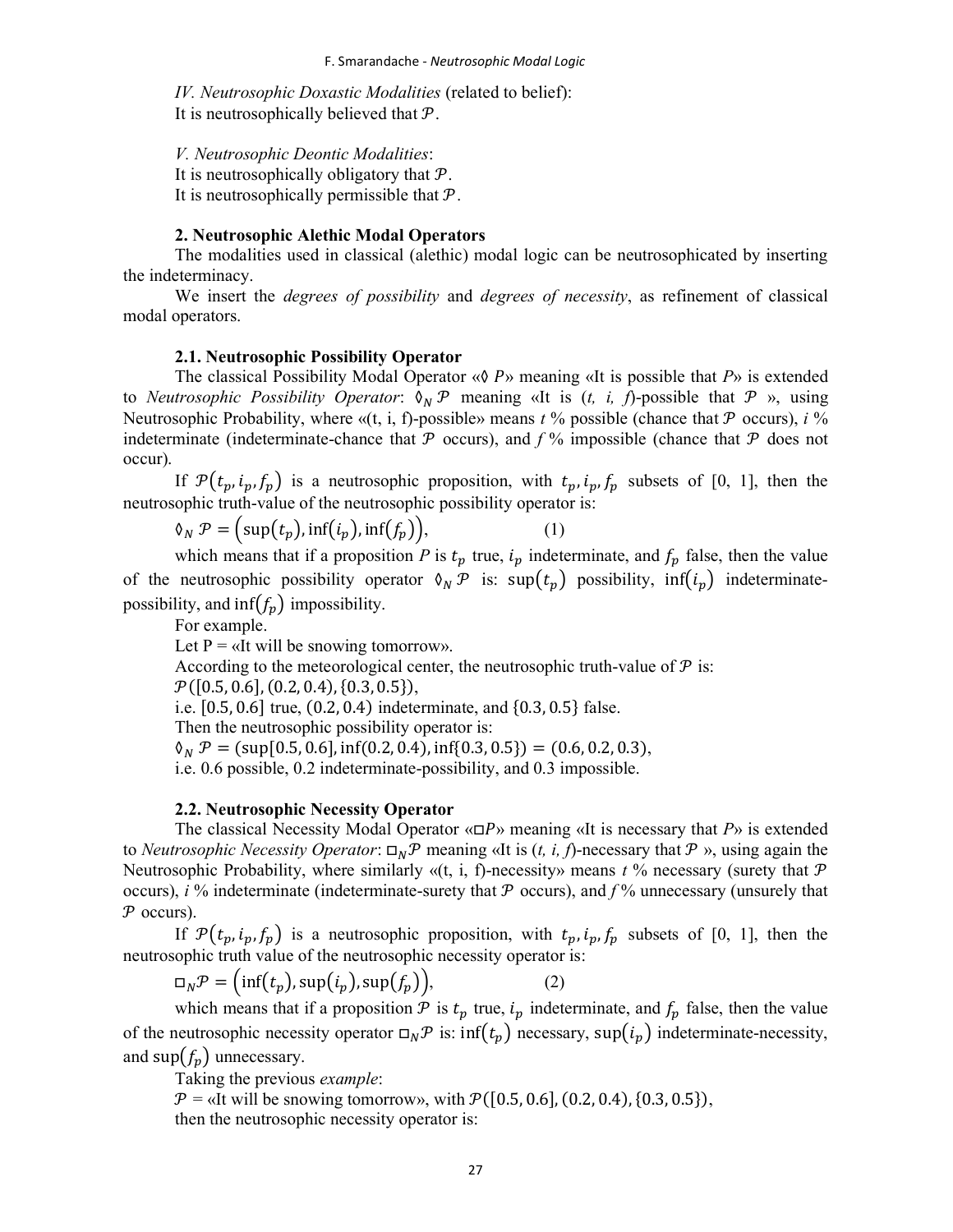$\Box_N \mathcal{P} = (\inf[0.5, 0.6], \sup(0.2, 0.4), \sup\{0.3, 0.5\}) = (0.5, 0.4, 0.5),$ i.e. 0.5 necessary, 0.4 indeterminate-necessity, and 0.5 unnecessary.

### 2.3. Other Possibility and Necessity Operators

The previously defined neutrosophic pos-sibility and respectively neutrosophic necessity operators, for  $\mathcal{P}(t_p, i_p, f_p)$  a neutrosophic propos-ition, with  $t_p, i_p, f_p$  subset-valued included in [0, 1],

 $\Diamond_N \mathcal{P} = (\sup(t_p), \inf(t_p), \inf(f_p)),$ 

 $\Box_N \mathcal{P} = (\inf(t_p), \, \sup(t_p), \, \sup(f_p)),$ 

work quite well for subset-valued (including interval-valued) neutrosophic components, but they fail for single-valued neutrosophic components because one gets  $\Diamond_{N} \mathcal{P} = \Box_{N} \mathcal{P}$ .

Depending on the applications, more possibility and necessity operators may be defined.

Their definitions may work, mostly based on *max / min / min* for possibility operator and  $min / max / max$  for necessity operator (when dealing with single-valued neutrosophic components in [0, 1] ), or based on sup / inf / inf for possibility operator and inf / sup / sup for necessity operator (when dealing with interval-valued or more general with subset-valued of neutrosophic components included in  $[0, 1]$  ):

For examples.

Let  $\mathcal{P}(t_p, i_p, f_p)$  be a neutrosophic proposition, with  $t_p, i_p, f_p$  single-valued of [0, 1], then the neutrosophic truth-value of the neutrosophic possibility operator is:

 $\mathcal{O}_N \mathcal{P} = (max\{t_p, 1-f_p\}, min\{i_p, 1-i_p\}, min\{f_p, 1-t_p\})$ or  $\delta_N P = (max\{t_p, 1-t_p\}, min\{i_p, 1-i_p\}, min\{f_p, 1-f_p\})$ or  $\mathcal{O}_N \mathcal{P} = (1 - f_n, i_n, f_n)$ {defined by Anas Al-Masarwah}.

Let  $\mathcal{P}(t_p, i_p, f_p)$  be a neutrosophic proposition, with  $t_p, i_p, f_p$  single-valued of [0, 1], then the neutrosophic truth-value of the neutrosophic necessity operator is:

 $\Box_N \mathcal{P} = ( min\{t_p, 1-f_p\}, max\{i_p, 1-i_p\}, max\{f_p, 1-t_p\})$ or  $\Box_N \mathcal{P} = (min\{t_p, l-t_p\}, max\{i_p, l-i_p\}, max\{f_p, l-f_p\})$ or  $\Box_N \mathcal{P} = (t_n, i_n, 1-t_n)$ {defined by Anas Al-Masarwah}.

The above six defined operators may be extended from single-valued numbers of  $[0, 1]$  to interval and subsets of  $[0, 1]$ , by simply replacing the subtractions of numbers by subtractions of intervals or subsets, and "min" by "inf", while "max" by "sup".

# 3. Connection between Neutrosophic Possibility Operator and Neutrosophic Necessity Operator

In classical modal logic, a modal operator is equivalent to the negation of the other:

| $\Diamond P \leftrightarrow \neg \Box \neg P$ , |  | (3) |
|-------------------------------------------------|--|-----|
| $\Box P \leftrightarrow \neg \Diamond \neg P.$  |  | (4) |

In neutrosophic logic one has a class of neutrosophic negation operators. The most used one is:<br> $\overrightarrow{P}(t, i, f) = \overline{P}(f, 1 - i, t)$ , (5)  $\overrightarrow{N}P(t, i, f) = \overline{P}(f, 1 - i, t),$  (5) where t, i, f are real subsets of the interval  $[0, 1]$ .

Let's check what's happening in the neutros-ophic modal logic, using the previous *example*. One had: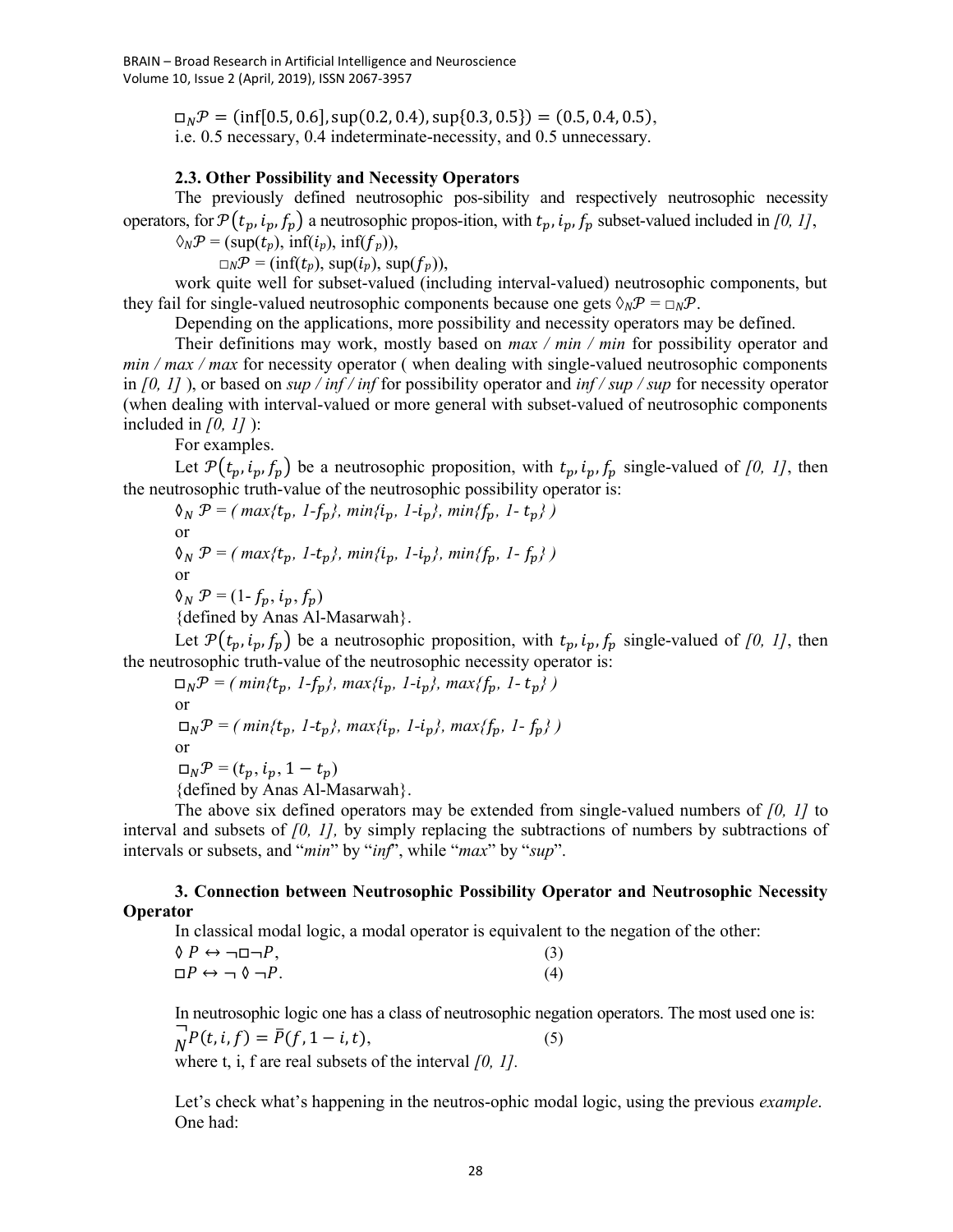$\mathcal{P}([0.5, 0.6], (0.2, 0.4), \{0.3, 0.5\}),$ then  $\overline{a}$  $\overline{N}_{\overline{N}}\mathcal{P} = \overline{\mathcal{P}}(\{0.3, 0.5\}, 1 - (0.2, 0.4), [0.5, 0.6]) =$  $\overline{\overline{\mathcal{P}}}$ ({0.3, 0.5}, 1 – (0.2, 0.4), [0.5, 0.6]) =  $\overline{\mathcal{P}}$ ({0.3, 0.5}, (0.6, 0.8), [0.5, 0.6]). Therefore, denoting by  $\overleftrightarrow{h}$  $\overrightarrow{N}$  the neutrosophic equivalence, one has: ¬  $N_{\it l}$ □  $N<sup>2</sup>$  $\neg$  $N^{\mathcal{P}}([0.5, 0.6], (0.2, 0.4), (0.3, 0.5))$  $\leftrightarrow$ It is not neutrosophically necessary that «It will not be snowing tomorrow»  $\tilde{N}$  $\leftrightarrow$  $\stackrel{N}{\leftrightarrow}$ It is not neutrosophically necessary that  $\bar{\mathcal{P}}$  ({0.3, 0.5}, (0.6, 0.8), [0.5, 0.6]) It is neutrosophically possible that  $\overline{N}^2$  $N^{\sim}$ It is neutrosophically possible that  $\bar{N}(\{0.3, 0.5\}, (0.6, 0.8), [0.5, 0.6])$  $\leftrightarrow$  $\stackrel{N}{\leftrightarrow}$ It is neutrosophically possible that  $\mathcal{P}([0.5, 0.6], 1 - (0.6, 0.8), \{0.3, 0.5\})$ It is neutrosophically possible that  $P([0.5, 0.6], (0.2, 0.4), \{0.3, 0.5\})$  $\leftrightarrow$  $N_{\rm s}$ ◊  $_{N}^{\circ}$  $\mathcal{P}([0.5, 0.6], (0.2, 0.4), \{0.3, 0.5\}) = (0.6, 0.2, 0.3).$ 

Let's check the second neutrosophic equivalence. ¬  $N_{\it I}$ ◊  $N<sup>1</sup>$  $\neg$  $N^{\mathcal{P}}([0.5, 0.6], (0.2, 0.4), \{0.3, 0.5\})$  $\leftrightarrow$ It is not neutrosophically possible that «It will not be snowing tomorrow»  $\leftrightarrow$  $\overset{N}{\leftrightarrow}$ It is not neutrosophically possible that  $\bar{\mathcal{P}}$  ({0.3, 0.5}, (0.6, 0.8), [0.5, 0.6])  $\stackrel{N}{\leftrightarrow}$ It is neutrosophically necessary that  $\overline{N}$  $\overline{N}$  $\overline{P}$ ({0.3, 0.5}, (0.6, 0.8), [0.5, 0.6])  $\stackrel{N}{\leftrightarrow}$ It is neutrosophically necessary that  $\mathcal{P}([0.5, 0.6], 1 - (0.6, 0.8), \{0.3, 0.5\})$  $\stackrel{N}{\leftrightarrow}_{\mathsf{L}}$ It is neutrosophically necessary that  $\mathcal{P}([0.5, 0.6], (0.2, 0.4), \{0.3, 0.5\})$  $N_{\rm s}$ □  $_{N}^{\square}$  $\mathcal{P}([0.5, 0.6], (0.2, 0.4), \{0.3, 0.5\}) = (0.6, 0.2, 0.3).$ 

# 4. Neutrosophic Modal Equivalences

Neutrosophic Modal Equivalences hold within a certain accuracy, depending on the definitions of neutrosophic possibility operator and neutros-ophic necessity operator, as well as on the definition of the neutrosophic negation – employed by the experts depending on each application. Under these conditions, one may have the following neutrosophic modal equivalences:

$$
\delta_N \mathcal{P}(t_p, i_p, f_p) \overset{\leftrightarrow}{\underset{N}{N}} \overset{\Box}{\underset{N}{N}} \overset{\Box}{\underset{N}{N}} \left(t_p, i_p, f_p\right) \tag{6}
$$
\n
$$
\Box_N \mathcal{P}(t_p, i_p, f_p) \overset{\leftrightarrow}{\underset{N}{N}} \overset{\Box}{\underset{N}{N}} \overset{\Box}{\underset{N}{N}} \left(t_p, i_p, f_p\right) \tag{7}
$$

For example, other definitions for the neutros-ophic modal operators may be:  $\delta_N \mathcal{P}(t_p, i_p, f_p) = (\sup(t_p), \sup(i_p), \inf(f_p)),$  (8) or  $\delta_N \mathcal{P}(t_p, i_p, f_p) = \left(\sup(t_p), \frac{i_p}{2}\right)$  $\frac{\pi}{2}$ , inf $(f_p)$  etc., (9) while  $\Box_N \mathcal{P}(t_p, i_p, f_p) = (\inf(t_p), \inf(i_p), \sup(f_p)),$  (10) or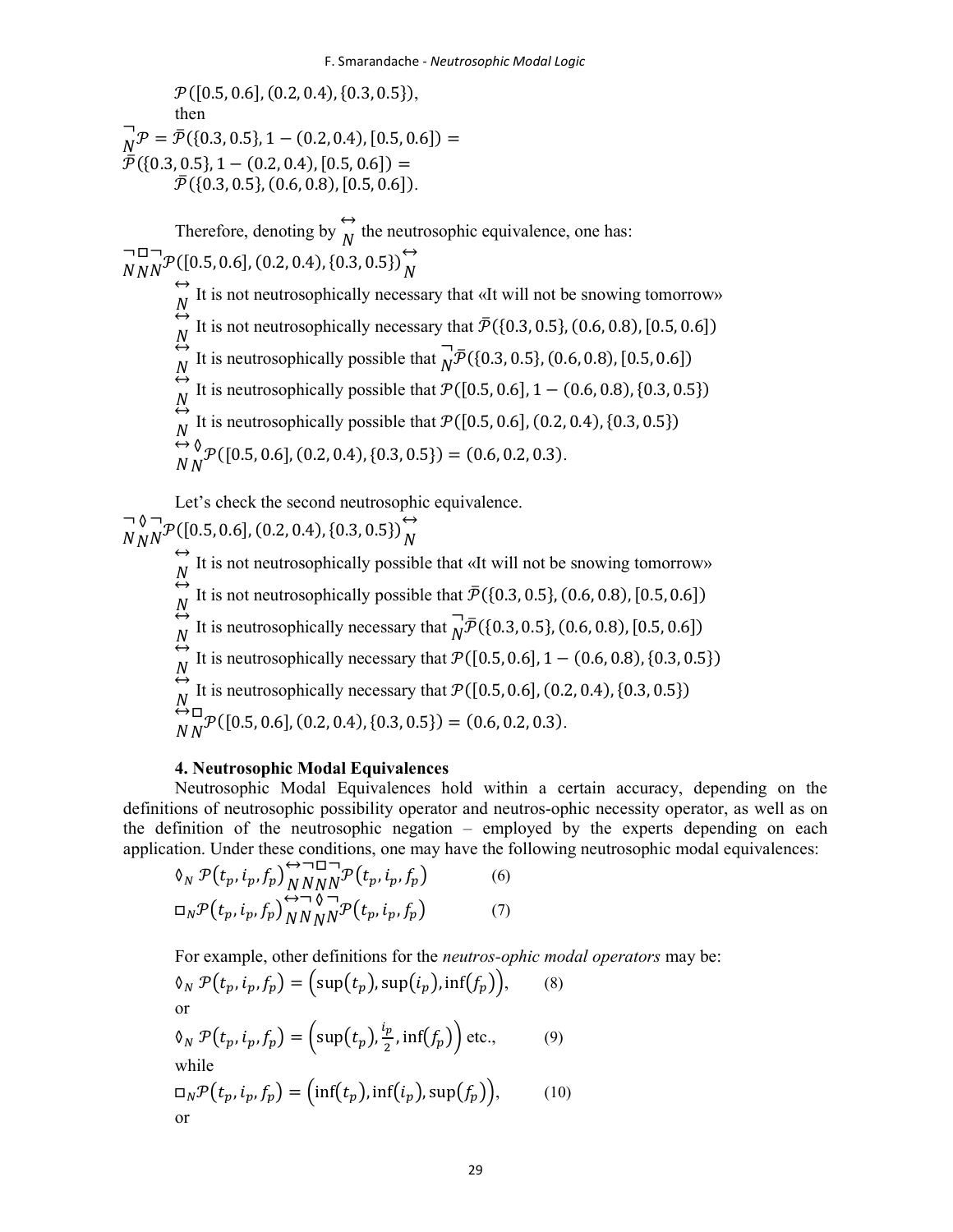BRAIN – Broad Research in Artificial Intelligence and Neuroscience Volume 10, Issue 2 (April, 2019), ISSN 2067-3957

$$
\Box_N \mathcal{P}(t_p, i_p, f_p) = \left(\inf(t_p), 2i_p \cap [0,1], \sup(f_p)\right) \quad (11)
$$
  
etc.

### 5. Neutrosophic Truth Threshold

In neutrosophic logic, first we have to introduce a *neutrosophic truth threshold*,  $TH =$  $\langle T_{th}, I_{th}, F_{th} \rangle$ , where  $T_{th}, I_{th}, F_{th}$  are subsets of [0, 1]. We use uppercase letters (T, I, F) in order to distinguish the neutrosophic components of the threshold from those of a proposition in general.

We can say that the proposition  $P(t_p, i_p, f_p)$  is *neutrosophically true* if:  $\inf(t_p) \ge \inf(T_{th})$  and  $\sup(t_p) \ge \sup(T_{th})$ ; (12)  $\inf(i_p) \le \inf(I_{th})$  and  $\sup(t_p) \le \sup(I_{th})$ ; (13)  $\inf(f_n) \le \inf(F_{th})$  and  $\sup(f_n) \le \sup(F_{th})$ . (14)

For the particular case when all  $T_{th}$ ,  $I_{th}$ ,  $F_{th}$  and  $t_p$ ,  $i_p$ ,  $f_p$  are single-valued numbers from the interval [0, 1], then one has:

The proposition  $P(t_p, i_p, f_p)$  is neutrosophically true if:

 $t_p \geq T_{th};$  $i_p \leq I_{th};$  $f_p \leq F_{th}$ .

The neutrosophic truth threshold is established by experts in accordance to each application.

#### 6. Neutrosophic Semantics

Neutrosophic Semantics of the Neutrosophic Modal Logic is formed by a neutrosophic *frame*  $G_N$ , which is a *non-empty neutrosophic set*, whose elements are called *possible neutrosophic* worlds, and a neutrosophic binary relation  $\mathcal{R}_N$ , called neutrosophic accesibility relation, between the possible neutrosophic worlds. By notation, one has:

 $\langle G_N, \mathcal{R}_N \rangle$ .

A neutrosophic world  $w'_{N}$  that is neutrosophically accessible from the neutrosophic world  $w_N$  is symbolized as:

In a neutrosophic model each neutrosophic proposition  $P$  has a neutrosophic truth-value  $(t_{w_N}, i_{w_N}, f_{w_N})$  respectively to each *neutrosophic world*  $w_N \in G_N$ , where  $t_{w_N}, i_{w_N}, f_{w_N}$  are subsets of [0, 1].

A neutrosophic actual world can be similarly noted as in classical modal logic as  $w_N$  \*. Formalization

Let  $S_N$  be a set of neutrosophic propositional variables.

## 7. Neutrosophic Formulas

1. Every neutrosophic propositional variable  $P \in S_N$  is a neutrosophic formula.

2. If A, B are neutrosophic formulas, then  $\overline{N}$  $\overline{N}A$ ,  $A_N^{\Lambda}$  $\bigwedge^{\Lambda} B, A_N^{\vee}$  $\bigwedge^{\mathsf{V}} B, \bigwedge^{\rightarrow} \bigwedge^{\mathsf{V}} B$  $\overrightarrow{N}B$ ,  $A\overrightarrow{N}I$  $\overleftrightarrow{N}B$ , and  $\overrightarrow{N}A$ ,  $\overrightarrow{N}$  $\overline{N}A$ , are also neutrosophic formulas, where  $\overline{N}$ ,  $\overline{N}$ ,  $\overline{N}$  $\begin{array}{cc} \wedge & \vee \\ \wedge & N \end{array}$  $\begin{array}{ccc} \vee & \rightarrow & \\ N' & N' \end{array}$  $\rightarrow$   $\leftrightarrow$ <br> $N$ ,  $N$ ,  $\overleftrightarrow{N}$ , and  $\overleftrightarrow{N}$ ,  $\overrightarrow{N}$  $\overline{N}$  represent the neutrosophic negation, neutrosophic intersection, neutrosophic union, neutros-ophic implication, neutrosophic equivalence, and neutrosophic possibility operator, neutrosophic necessity operator respectively.

 $W_N \mathcal{R}_N W'_{N}$ .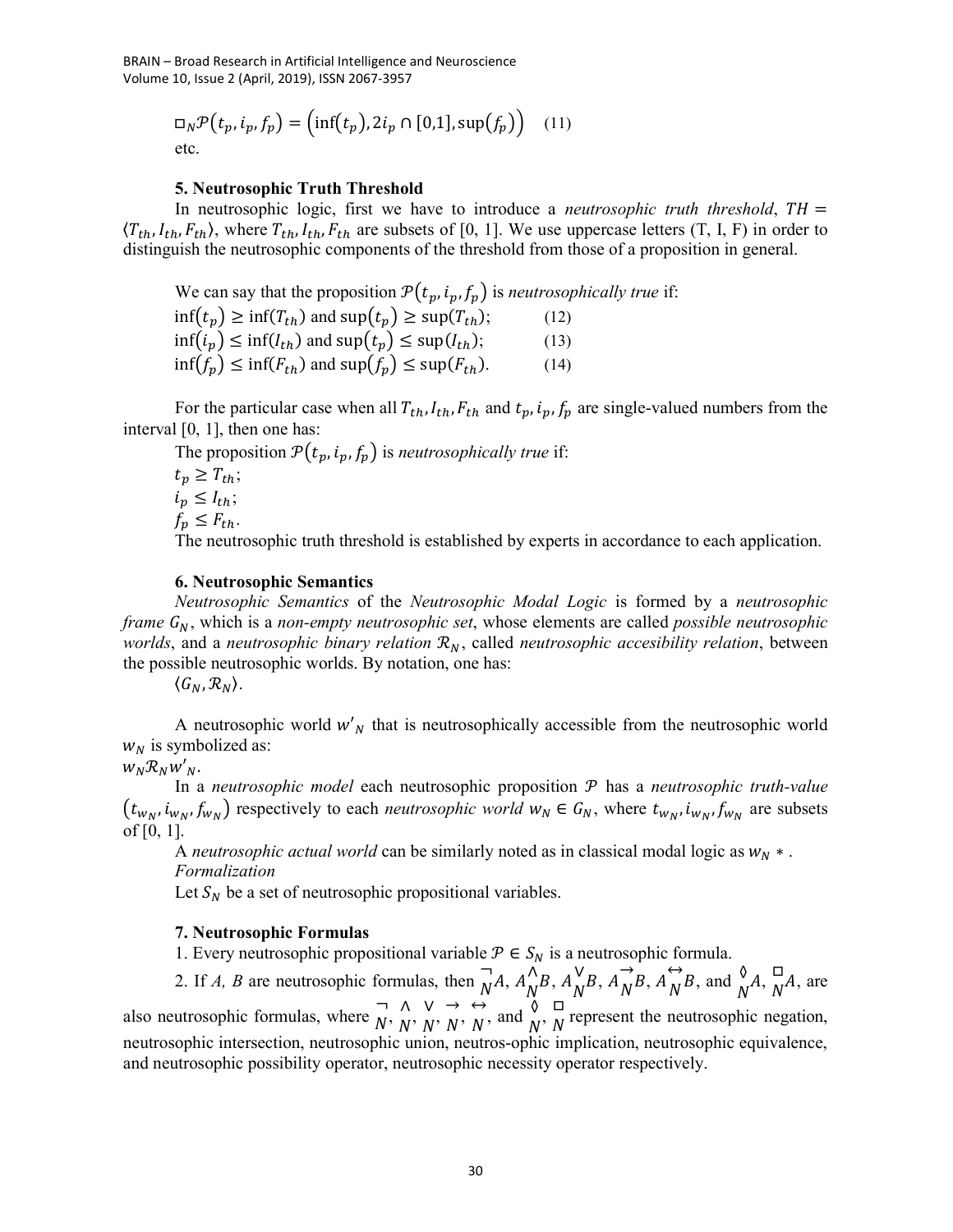#### 8. Accesibility Relation in a Neutrosophic Theory

Let  $G_N$  be a set of neutrosophic worlds  $W_N$  such that each  $W_N$  chracterizes the propositions (formulas) of a given neutrosophic theory  $\tau$ .

We say that the neutrosophic world  $w'_{N}$  is accesible from the neutrosophic world  $w_{N}$ , and we write:  $w_N \mathcal{R}_N w'_N$  or  $\mathcal{R}_N(w_N, w'_N)$ , if for any proposition (formula)  $\mathcal{P} \in w_N$ , meaning the neutrosophic truth-value of  $P$  with respect to  $W_N$  is

 $\mathcal{P}\left(t^{w_N}_p, i^{w_N}_p, f^{w_N}_p\right)$ one has the neutrophic truth-value of  $P$  with respect to  $w'_{N}$  $\mathcal{P}\big(t_p^{w\prime_N},i_p^{w\prime_N},f_p^{w\prime_N}\big),$ where  $\inf(t_p^{w/n}) \ge \inf(t_p^{w/n})$  and  $\sup(t_p^{w/n}) \ge \sup(t_p^{w/n})$ ; (15)  $\inf(i_p^{W_N}) \le \inf(i_p^{W_N})$  and  $\sup(i_p^{W_N}) \le \sup(i_p^{W_N})$ ; (16)  $\inf(f_p^{w}{'}^N) \leq \inf(f_p^{w}{'}^N)$  and  $\sup(f_p^{w}{'}^N) \leq \sup(f_p^{w}{'}^N)$  (17) (in the general case when  $t_p^{w_N}$ ,  $i_p^{w_N}$ ,  $f_p^{w_N}$  and  $t_p^{w_N}$ ,  $i_p^{w_N}$ ,  $f_p^{w_N}$  are subsets of the interval [0, 1]).

But in the instant of  $t_p^{w_N}$ ,  $t_p^{w_N}$ ,  $f_p^{w_N}$  and  $t_p^{w_N}$ ,  $t_p^{w_N}$ ,  $f_p^{w_N}$  as single-values in [0, 1], the above inequalities become:

| $t_p^{w\nu} \geq t_p^{w_N},$        | (18) |
|-------------------------------------|------|
| $i_p^{W'N} \leq i_p^{W_N}$ ,        | (19) |
| $f_p^{W^{\prime}N} \leq f_p^{W_N}.$ | (20) |

#### 9. Applications

If the neutrosophic theory  $\tau$  is the Neutros-ophic Mereology, or Neutrosophic Gnosisology, or Neutrosophic Epistemology etc., the neutrosophic accesibility relation is defined as above.

#### 9.1. Neutrosophic n-ary Accesibility Relation

We can also extend the classical binary accesibility relation  $R$  to a neutrosophic n-ary accesibility relation

 $\mathcal{R}_N^{(n)}$ , for *n* integer  $\geq 2$ .

Instead of the classical  $R(w, w')$ , which means that the world w' is accesible from the world , we generalize it to:

 $\mathcal{R}_N^{(n)}(w_{1_N}, w_{2_N}, \dots, w_{n_N}; w'_N),$ 

which means that the neutrosophic world  $w'_N$  is accesible from the neutrosophic worlds  $w_{1_N}, w_{2_N}, \dots, w_{n_N}$  all together.

# 9.2. Neutrosophic Kripke Frame

 $k_N = \langle G_N, R_N \rangle$  is a neutrosophic Kripke frame, since:

i.  $G_N$  is an arbitrary non-empty neutrosophic set of *neutrosophic worlds*, or *neutrosophic* states, or neutrosophic situations.

ii.  $R_N \subseteq G_N \times G_N$  is a *neutrosophic accesibility relation* of the neutrosophic Kripke frame. Actually, one has a degree of accessibility, degree of indeterminacy, and a degree of non-accessibility.

#### 9.3. Neutrosophic (t, i, f)-Assignement

The Neutrosophic  $(t, i, f)$ -Assignement is a neutrosophic mapping

 $v_N: S_N \times G_N \to [0,1] \times [0,1] \times [0,1]$  (21)

where, for any neutrosophic proposition  $P \in S_N$  and for any neutrosophic world  $W_N$ , one defines:

$$
\nu_N(P, w_N) = (t_p^{w_N}, t_p^{w_N}, f_p^{w_N}) \in [0,1] \times [0,1] \times [0,1] \tag{22}
$$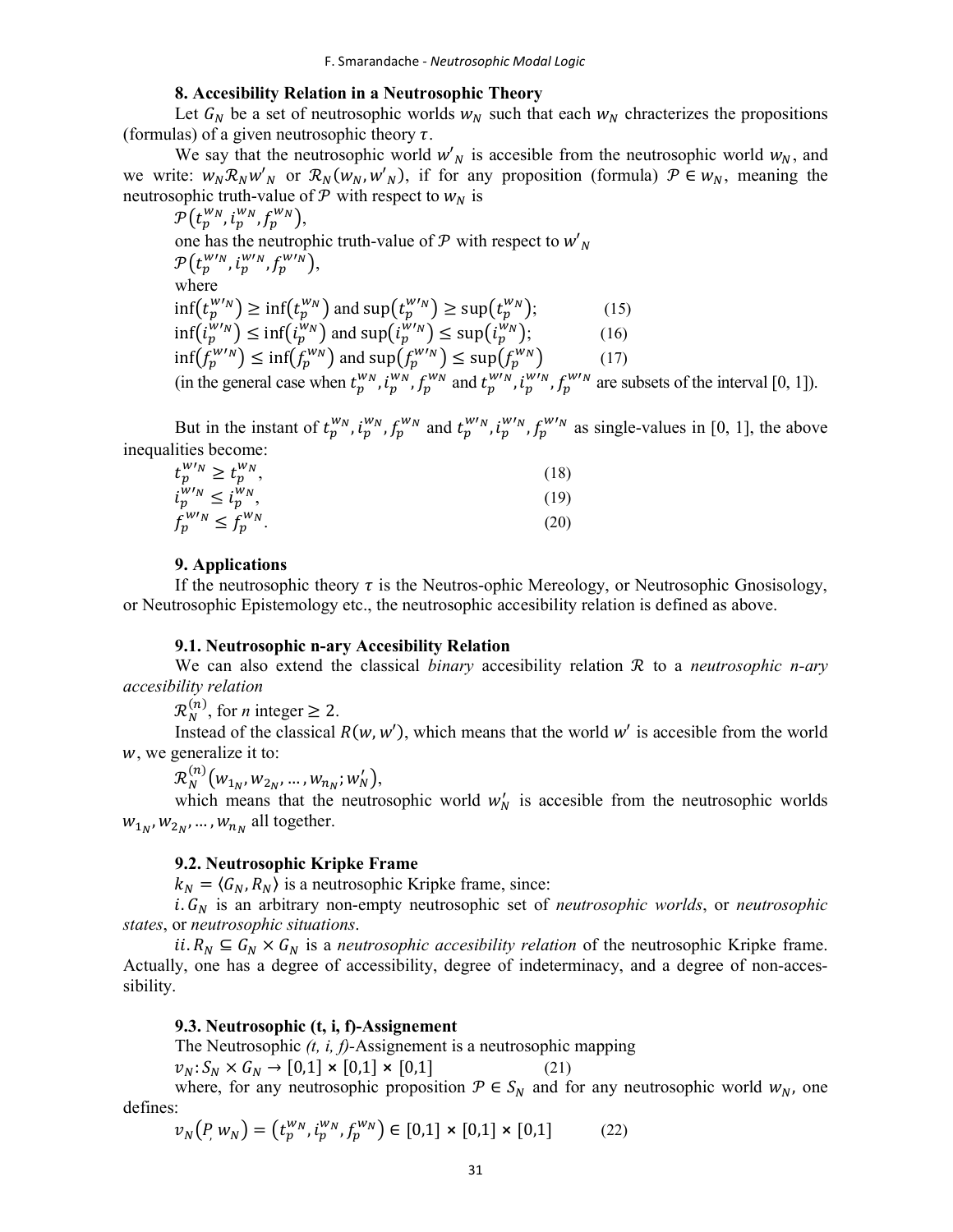which is the neutrosophical logical truth value of the neutrosophic proposition  $P$  in the neutros-ophic world  $w_N$ .

# 9.4. Neutrosophic Deducibility

We say that the neutrosophic formula  $P$  is neutrosophically deducible from the neutrosophic Kripke frame  $k_N$ , the neutrosophic (t, i, f) – assignment  $v_N$ , and the neutrosophic world  $w_N$ , and we write as:

$$
k_N, v_N, w_N \stackrel{\mathsf{L}}{\underset{N}{\mathcal{P}}} \mathcal{P}.\tag{23}
$$

Let's make the notation:

 $\alpha_N(\mathcal{P}; k_N, v_N, w_N)$ 

that denotes the neutrosophic logical value that the formula  $P$  takes with respect to the neutrosophic Kripke frame  $k_N$ , the neutrosophic (*t, i, f*)-assignment  $v_N$ , and the neutrosphic world  $W_N$ .

We define  $\alpha_N$  by neutrosophic induction:

1. 
$$
\alpha_N(\mathcal{P}; k_N, v_N, w_N) \stackrel{\text{def}}{=} v_N(\mathcal{P}, w_N)
$$
 if  $\mathcal{P} \in S_N$  and  $w_N \in G_N$ .  
\n2.  $\alpha_N \left(\frac{1}{N}\mathcal{P}; k_N, v_N, w_N\right) \stackrel{\text{def}}{=} \frac{1}{N} [\alpha_N(\mathcal{P}; k_N, v_N, w_N)]$ .  
\n3.  $\alpha_N \left(\mathcal{P}_N^{\Lambda} Q; k_N, v_N, w_N\right) \stackrel{\text{def}}{=} [\alpha_N(\mathcal{P}; k_N, v_N, w_N)]_N^{\Lambda}$   
\n
$$
[\alpha_N(Q; k_N, v_N, w_N)]
$$
  
\n4.  $\alpha_N \left(\mathcal{P}_N^{\Lambda} Q; k_N, v_N, w_N\right) \stackrel{\text{def}}{=} [\alpha_N(\mathcal{P}; k_N, v_N, w_N)]_N^{\Lambda}$   
\n
$$
[\alpha_N(Q; k_N, v_N, w_N)]
$$
  
\n5.  $\alpha_N \left(\mathcal{P}_N^{\Lambda} Q; k_N, v_N, w_N\right) \stackrel{\text{def}}{=} [\alpha_N(\mathcal{P}; k_N, v_N, w_N)]_N^{\Lambda}$   
\n
$$
[\alpha_N(Q; k_N, v_N, w_N)]
$$
  
\n6.  $\alpha_N \left(\frac{\delta}{N}\mathcal{P}; k_N, v_N, w_N\right) \stackrel{\text{def}}{=} (\text{sup, inf, inf}\{\alpha_N(\mathcal{P}; k_N, v_N, w_N), w_N\}, w_N, w_N, w_N)$ .  
\n7.  $\alpha_N \left(\frac{\Box}{N}\mathcal{P}; k_N, v_N, w_N\right) \stackrel{\text{def}}{=} (\text{inf, sup, sup}\{\alpha_N(\mathcal{P}; k_N, v_N, w_N), w_N, w_N\}, w_N, w_N, w_N, w_N\}$ .

8.  $\mathbb{F}^{\mathcal{P}}$  if and only if  $w_N * \in \mathcal{P}$  (a formula  $\mathcal{P}$  is neutrosophically deducible if and only if  $\mathcal{P}$ is neutrosophically deducible in the actual neutrosophic world).

We should remark that  $\alpha_N$  has a degree of truth  $(t_{\alpha_N})$ , a degree of indeterminacy  $(i_{\alpha_N})$ , and a degree of falsehood  $(f_{\alpha_N})$ , which are in the general case subsets of the interval [0, 1].

Applying  $\langle \text{sup, inf, inf} \rangle$  to  $\alpha_N$  is equivalent to calculating:  $\langle \sup(t_{\alpha_N})$ , inf $(i_{\alpha_N})$ , inf $(f_{\alpha_N})$ ), and similarly  $\langle \inf \frac{\text{sup}}{\alpha_N} \text{sup}(\frac{t_{\alpha_N}}{\alpha_N})$ , sup $\left( \frac{t_{\alpha_N}}{\alpha_N} \right)$ .

## 10. Refined Neutrosophic Modal Single-Valued Logic

Using neutrosophic  $(t, i, f)$  - thresholds, we refine for the first time the neutrosophic modal logic as: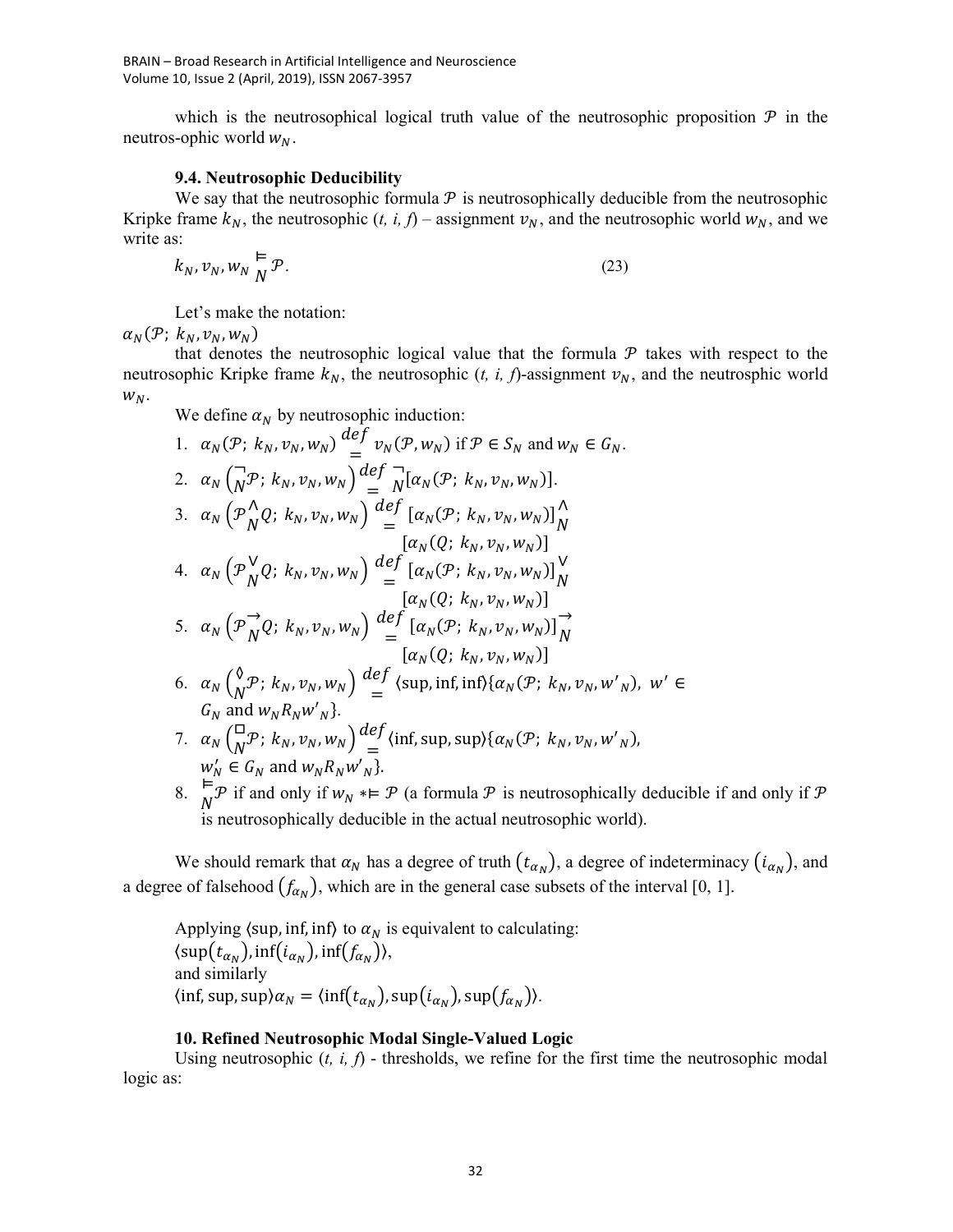# 10.1. Refined Neutrosophic Possibility Operator

 $\mathbf{0}_1$  $N^{\nu_1}P_{(t,i,f)} = \alpha I$ t is very little possible (degree of possibility  $t_1$ ) that  $P$ », corresponding to the threshold  $(t_1, i_1, f_1)$ , i.e.  $0 \le t \le t_1$ ,  $i \ge i_1$ ,  $f \ge f_1$ , for  $t_1$  a very little number in [0, 1];

 $\mathcal{O}_2$  $N^2 \mathcal{P}_{(t,i,f)} = \alpha$  at is little possible (degree of pos-sibility  $t_2$ ) that  $\mathcal{P}_2$ , corresponding to the threshold  $(t_2, i_2, f_2)$ , i.e.  $t_1 < t \leq t_2$ ,  $i \geq i_2 > i_1$ ,  $f \geq f_2 > f_1$ ;

… … … and so on;

 $\mathcal{O}_m$  $\mathcal{L}_{N}^{m} \mathcal{P}_{(t,i,f)} = \alpha$  at is possible (with a degree of possibility  $t_m$ ) that  $\mathcal{P}_{N}$ , corresponding to the threshold  $(t_m, i_m, f_m)$ , i.e.  $t_{m-1} < t \leq t_m$ ,  $i \geq i_m > i_{m-1}$ ,  $f \geq f_m > f_{m-1}$ .

# 10.2. Refined Neutrosophic Necessity Operator

 $\square_1$  $\mathcal{B}_N^{-1} \mathcal{P}_{(t,i,f)} = \alpha$ It is a small necessity (degree of necessity  $t_{m+1}$ ) that  $\mathcal{P}_{\gamma}$ , i.e.  $t_m < t \leq t_{m+1}$ ,  $i \ge i_{m+1} \ge i_m, f \ge f_{m+1} > f_m;$ 

 $\square_2$  $N^2 \mathcal{P}_{(t,i,f)}$  = «It is a little bigger necessity (degree of necessity  $t_{m+2}$ ) that  $\mathcal{P}_v$ , i.e.  $t_{m+1}$  <  $t \le t_{m+2}, i \ge i_{m+2} > i_{m+1}, f \ge f_{m+2} > f_{m+1};$ … … …

and so on;

 $\square_k$  ${}^{\neg k}_{N}$  $P_{(t,i,f)} =$  «It is a very high necessity (degree of necessity  $t_{m+k}$ ) that  $P$ », i.e.  $t_{m+k-1}$  <  $t \le t_{m+k} = 1, i \ge i_{m+k} > i_{m+k-1}, f \ge f_{m+k} > f_{m+k-1}.$ 

# 11. Application of the Neutrosophic Threshold

We have introduced the term of  $(t, i, f)$ -physical law, meaning that a physical law has a degree of truth  $(t)$ , a degree of indeterminacy  $(i)$ , and a degree of falsehood  $(f)$ . A physical law is 100% true, 0% indeterminate, and 0% false in perfect (ideal) conditions only, maybe in laboratory.

But our actual world  $(w_N^*)$  is not perfect and not steady, but continously changing, varying, fluctuating.

For example, there are physicists that have proved a universal constant  $(c)$  is not quite universal (i.e. there are special conditions where it does not apply, or its value varies between  $(c - \varepsilon, c + \varepsilon)$ , for  $\varepsilon > 0$  that can be a tiny or even a bigger number).

Thus, we can say that a proposition  $P$  is *neutrosophically nomological necessary*, if  $P$  is neutrosophically true at all possible neutrosophic worlds that obey the  $(t, i, f)$ -physical laws of the actual neutrosophic world  $w_N$  ∗.

In other words, at each possible neutrosophic world  $w_N$ , neutrosophically accesible from  $W_N$  \*, one has:

$$
\mathcal{P}(t_p^{w_N}, i_p^{w_N}, f_p^{w_N}) \ge TH(T_{th}, I_{th}, F_{th}),
$$
\n
$$
\text{i.e. } t_p^{w_N} \ge T_{th}, i_p^{w_N} \le I_{th}, \text{ and } f_p^{w_N} \ge F_{th}. \tag{25}
$$

#### 12. Neutrosophic Mereology

Neutrosophic Mereology means the theory of the neutrosophic relations among the parts of a whole, and the neutrosophic relations between the parts and the whole.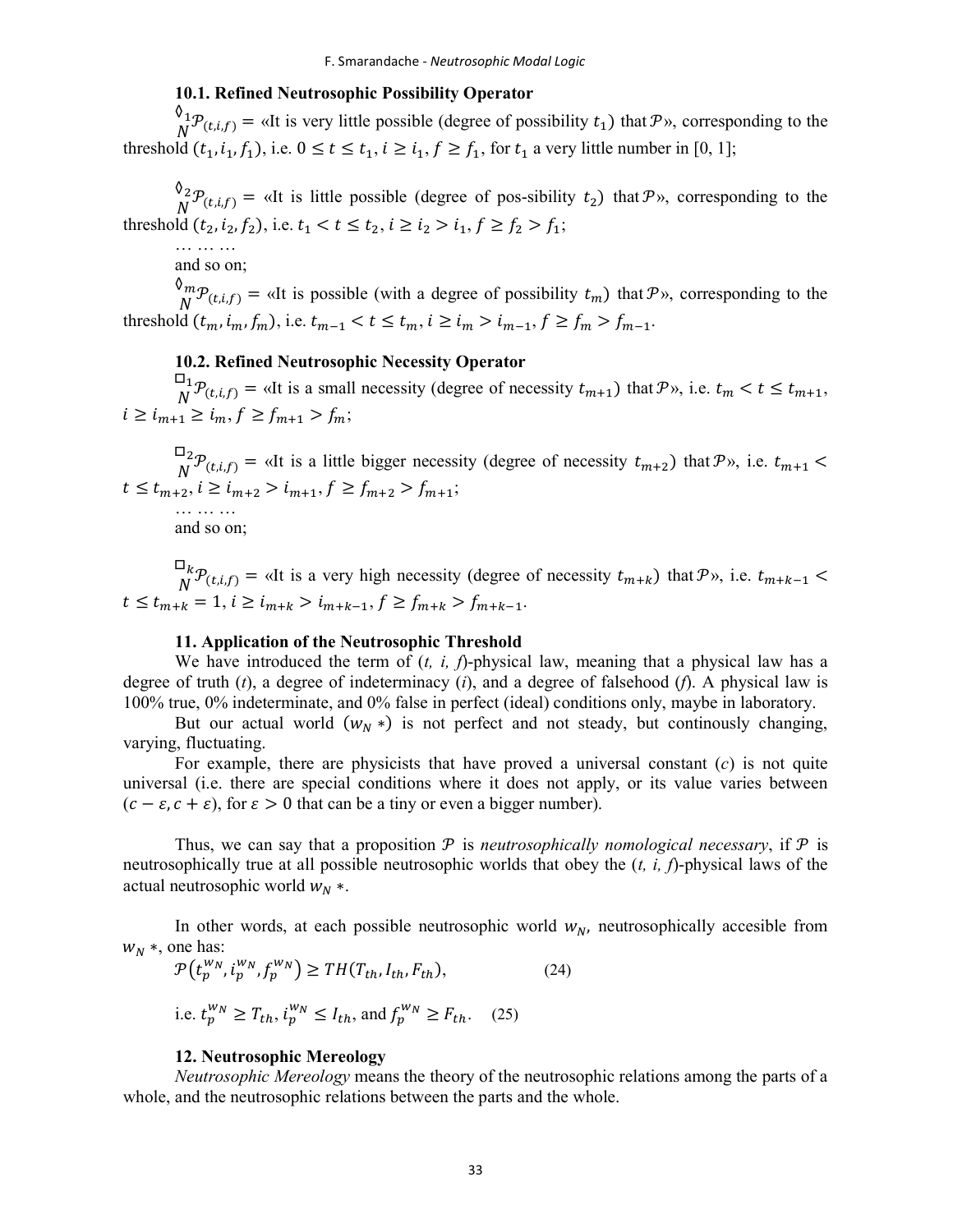BRAIN – Broad Research in Artificial Intelligence and Neuroscience Volume 10, Issue 2 (April, 2019), ISSN 2067-3957

A neutrosophic relation between two parts, and similarly a neutrosophic relation between a part and the whole, has a degree of connectibility  $(t)$ , a degree of indeterminacy  $(i)$ , and a degree of disconnectibility (f).

### 12.1. Neutrosophic Mereological Threshold

Neutrosophic Mereological Threshold is def-ined as:

 $TH_M = (\min(t_M), \max(t_M), \max(t_M))$  (26)

where  $t_M$  is the set of all degrees of con-nectibility between the parts, and between the parts and the whole;

 $i_M$  is the set of all degrees of indeterminacy between the parts, and between the parts and the whole;

 $f_M$  is the set of all degrees of disconnectibility between the parts, and between the parts and the whole.

We have considered all degrees as single-valued numbers.

#### 13. Neutrosophic Gnosisology

*Neutrosophic Gnosisology* is the theory of  $(t, i, f)$ -knowledge, because in many cases we are not able to completely (100%) find whole knowledge, but only a part of it  $(t \gamma_0)$ , another part remaining unknown (f %), and a third part indeterminate (unclear, vague, contradictory) (i %), where t, i, f are subsets of the interval  $[0, 1]$ .

#### 13.1. Neutrosophic Gnosisological Threshold

Neutrosophic Gnosisological Threshold is defined, similarly, as:

 $TH_c = (min(t_c), max(t_c), max(f_c))$ 

(27)

where  $t_G$  is the set of all degrees of knowledge of all theories, ideas, propositions etc.,

 $i_G$  is the set of all degrees of indeterminate-knowledge of all theories, ideas, propositions

etc.,

 $f_G$  is the set of all degrees of non-knowledge of all theories, ideas, propositions etc. We have considered all degrees as single-valued numbers.

#### 14. Neutrosophic Epistemology

And Neutrosophic Epistemology, as part of the Neutrosophic Gnosisology, is the theory of  $(t, i, f)$ -scientific knowledge. Science is infinite. We know only a small part of it  $(t\%)$ , another big part is yet to be discovered  $(f%)$ , and a third part indeterminate (unclear, vague, contradictory) ( $i\%$ ). Of course, t, i, f are subsets of  $[0, 1]$ .

# 14.1. Neutrosophic Epistemological Threshold

Neutrosophic Epistemological Threshold is defined as:

 $TH_F = (\min(t_F), \max(t_F), \max(f_F))$  (28)

where  $t_E$  is the set of all degrees of scientific knowledge of all scientific theories, ideas, propositions etc.,

 $i_E$  is the set of all degrees of indeterminate scientific knowledge of all scientific theories, ideas, propositions etc.,

 $f_E$  is the set of all degrees of non-scientific knowledge of all scientific theories, ideas, propositions etc.

We have considered all degrees as single-valued numbers.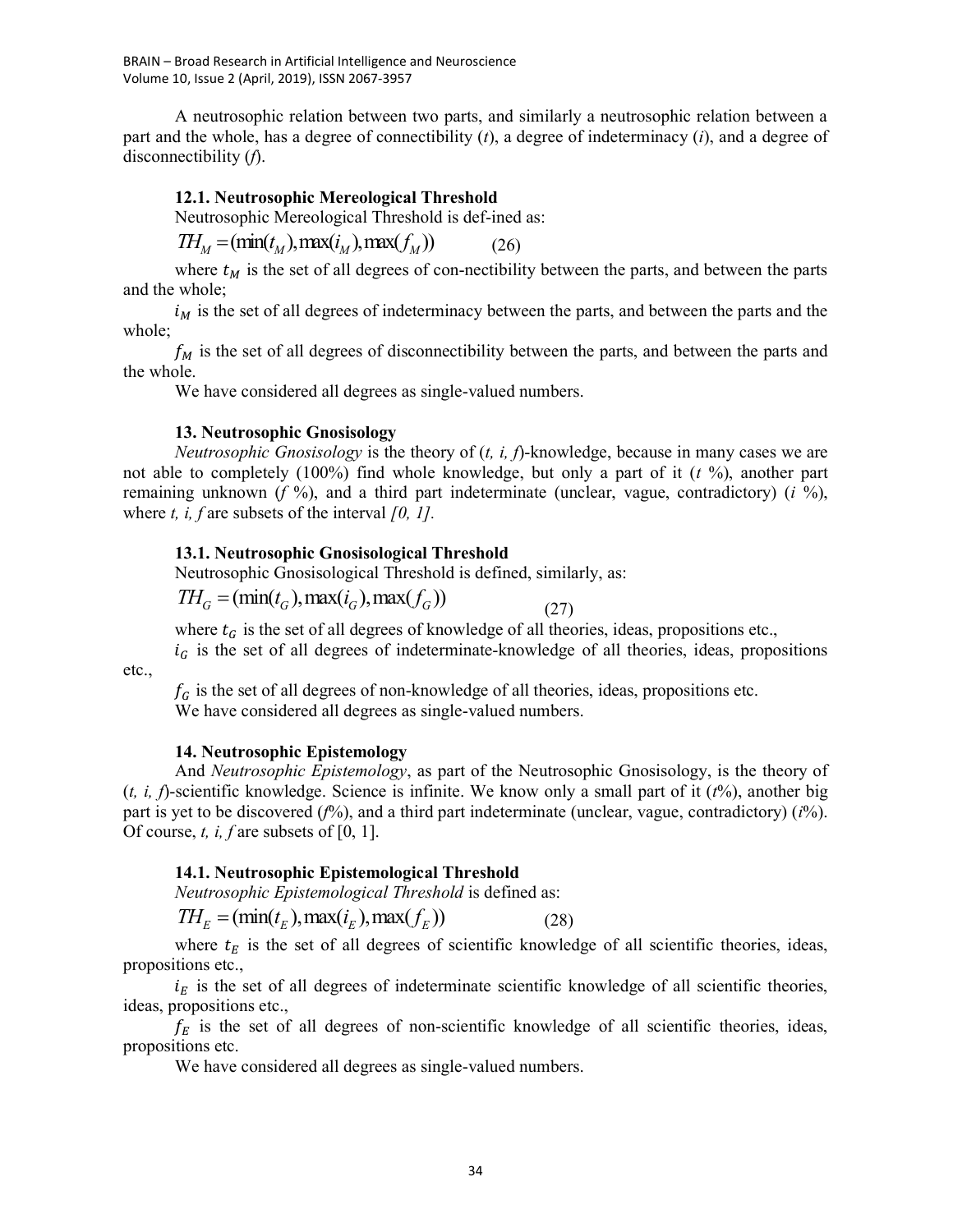# 15. Conclusions

We have introduced for the first time the Neutrosophic Modal Logic and the Refined Neutrosophic Modal Logic.

Symbolic Neutrosophic Logic can be connected to the neutrosophic modal logic too, where instead of numbers we may use labels, or instead of quantitative neutrosophic logic we may have a quantitative neutrosophic logic. As an extension, we may introduce Symbolic Neutrosophic Modal Logic and Refined Symbolic Neutrosophic Modal Logic, where the symbolic neutrosophic modal operators (and the symbolic neutrosophic accessibility relation) have qualitative values (labels) instead on numerical values (subsets of the interval [0, 1]).

Applications of neutrosophic modal logic are to neutrosophic modal metaphysics. Similarly to classical modal logic, there is a plethora of neutrosophic modal logics. Neutrosophic modal logics is governed by a set of neutrosophic axioms and neutrosophic rules. The neutrosophic accessibility relation has various interpretations, depending on the applications. Similarly, the notion of possible neutrosophic worlds has many interpretations, as part of possible neutrosophic semantics.

# References

Girle, R. (2010). *Modal Logics and Philosophy*, 2nd ed., McGill-Queen's University Press.

- Hájek, P., & Harmancová, D. (1993). A comparative fuzzy modal logic, in Fuzzy Logic in Artificial Intelligence, Lecture Notes in AI 695: 27-34.
- http://meetings.aps.org/Meeting/GEC16/Session/HT6.111
- Hur, K., Kang, H. W., & Lee, K. C. (2006). Fuzzy equivalence relations and fuzzy partitions, Honam Math. J. 28: 291-315.
- Liau, C. J., & Lin, B. I-Pen (1992). Quantitative Modal Logic and Possibilistic Reasoning,  $10^{th}$ European Conference on Artificial Intelligence, 43-47.
- Liu, P. (2016). The aggregation operators based on Archimedean t-conorm and t-norm for the single valued neutrosophic numbers and their application to Decision Making, Int. J. Fuzzy Syst., 18(5): 849–863.
- Liu, P. D., & Li, H. G. (2017). Multiple attribute decision making method based on some normal neutrosophic Bonferroni mean operators, Neural Computing and Applications, 28(1), 179- 194.
- Liu, P. D., & Shi, L. L. (2015). The Generalized Hybrid Weighted Average Operator Based on Interval Neutrosophic Hesitant Set and Its Application to Multiple Attribute Decision Making, Neural Computing and Applications, 26(2): 457-471.
- Liu, P. D., & Tang, G. L. (2016). Some power generalized aggregation operators based on the interval neutrosophic numbers and their application to decision making, Journal of Intelligent & Fuzzy Systems 30: 2517–2528.
- Liu, P. D., & Wang, Y. M. (2016). Interval neutrosophic prioritized OWA operator and its application to multiple attribute decision making, Journal of Systems Science  $\&$ Complexity, 29(3): 681-697.
- Liu, P. D., Chu, Y. C., Li, Y. W., & Chen, Y.B. (2014). Some generalized neutrosophic number Hamacher aggregation operators and their application to Group Decision Making, Int. J. Fuzzy Syst.,16(2): 242-255.
- Liu, P., & Tang, G. (2016). Multi-criteria group decision-making based on interval neutrosophic uncertain linguistic variables and Choquet integral, Cognitive Computation, 8(6), 1036- 1056.
- Liu, P., Zhang, L., Liu, X., & Wang, P. (2016). Multi-valued Neutrosophic Number Bonferroni mean Operators and Their Application in Multiple Attribute Group Decision Making, International Journal of Information Technology & Decision Making 15(5), 1181–1210.
- Smarandache, F. (2015). Symbolic Neutrosophic Theory, EuropaNova, Brussels, 2015.